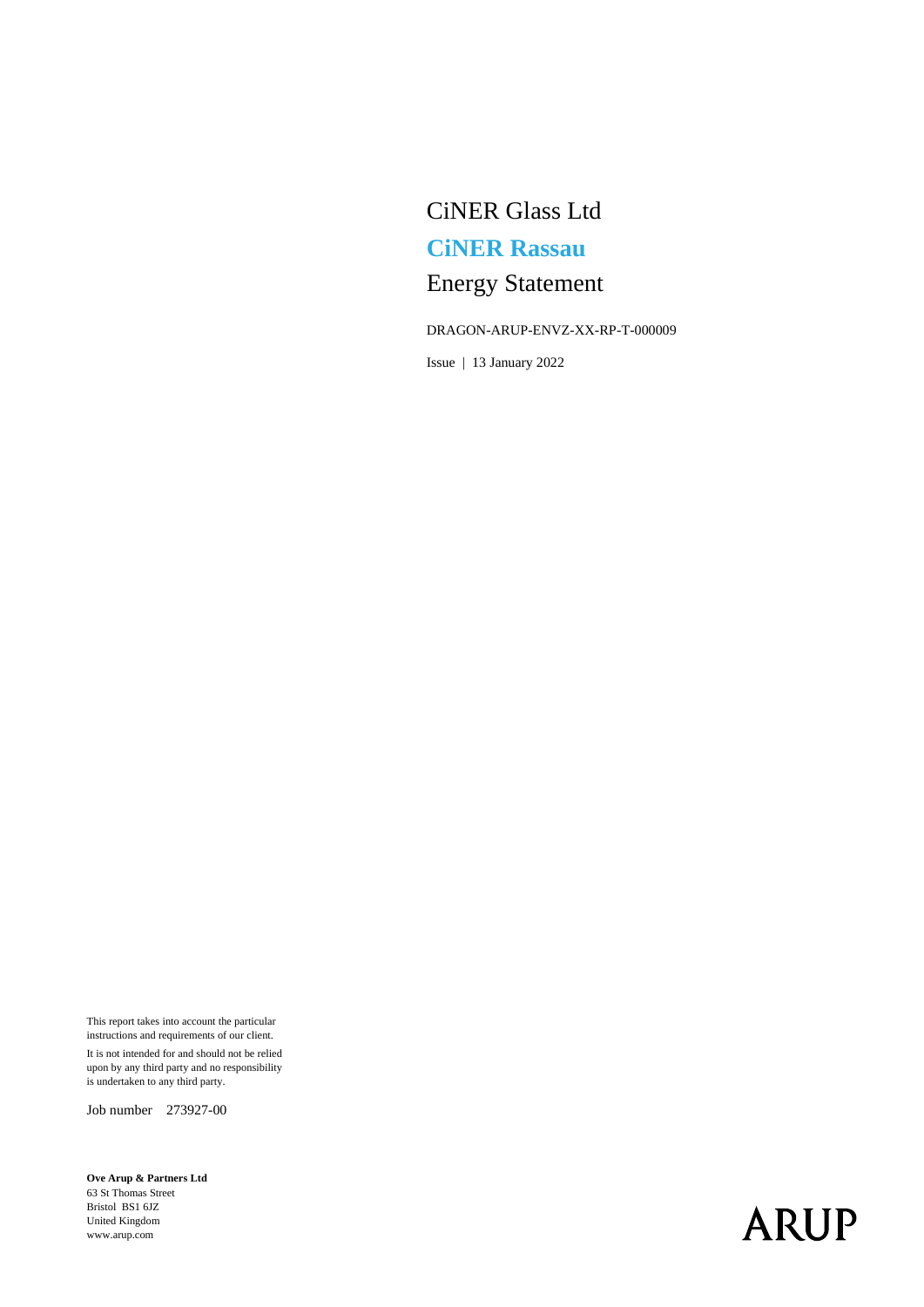### **Contents**

|                  |                                                  |                                         | Page |
|------------------|--------------------------------------------------|-----------------------------------------|------|
| 1                | <b>Introduction</b>                              | 1                                       |      |
|                  | 1.1                                              | <b>Energy Statement</b>                 |      |
|                  | 1.2                                              | The Proposed Development                |      |
|                  | 1.3                                              | The Application Site                    | 3    |
|                  | 1.4                                              | Purpose of the Energy Statement         | 3    |
| 2                | <b>Solar Power</b>                               | 4                                       |      |
|                  | 2.1                                              | <b>Systems Overview</b>                 | 4    |
| 3                | <b>Furnace Heat Reclaim</b>                      | 5                                       |      |
|                  | 3.1                                              | Organic Rankine Cycle Systems           | 5    |
|                  | 3.2                                              | <b>Heat Recovery Systems</b>            |      |
|                  | 3.3                                              | <b>Furnace Heat Reclaim Conclusions</b> | 8    |
| $\boldsymbol{4}$ | <b>Alternative Sustainable Design Principles</b> |                                         | 10   |
| 5                | <b>Conclusion</b>                                |                                         | 11   |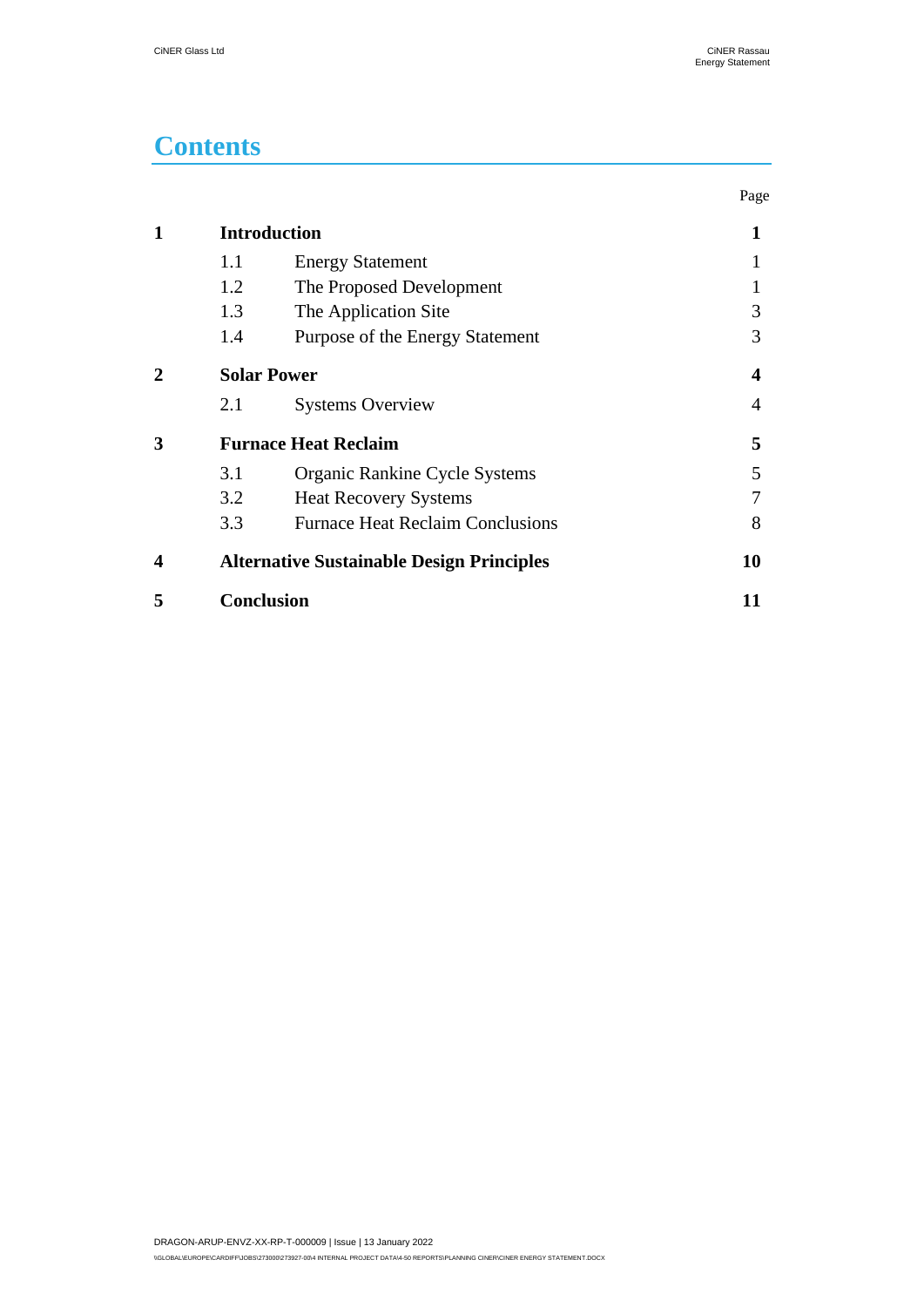## <span id="page-2-0"></span>**1 Introduction**

Ove Arup and Partners Limited ('Arup') has been appointed by CiNER Glass Ltd ('the Applicant') to prepare an Energy Statement in support of an application pursuant of full planning permission for the Dragon Glass Bottle Manufacturing Facility ('the proposed development').

The proposed development is described as follows:

*'Construction and operation of a purpose-built glass bottle manufacturing facility, and associated development'.*

The planning application has been submitted to Blaenau Gwent County Borough Council ('BGCBC') on 22 September 2021.

### <span id="page-2-1"></span>**1.1 Energy Statement**

Policy DM 4 (Low and Zero Carbon Energy) of the BGCBC Local Development Plan ('LDP') outlines that:

*'The Council will encourage major development proposals to incorporate schemes which generate energy from renewable and low/zero carbon technologies. These technologies include onshore wind; landfill gas, energy crops; energy from waste; anaerobic digestion; sewerage gas; hydropower; biomass; combined heat and power; and solar.*

Energy Statements should be prepared for all major development proposals, and should set out how development proposals can make a contribution towards providing increased levels of energy generation from renewable and low/zero carbon sources.

### <span id="page-2-2"></span>**1.2 The Proposed Development**

The application seeks full planning permission for the construction of a purposebuilt glass manufacturing facility at the Rassau Industrial Estate (RIE) adjacent to the A465 Head of the Valleys Road, approximately 3.5km north of Ebbw Vale.

The application site comprises two vacant plots allocate for employment uses in the BGCBC LDP and an undeveloped plot to the eastern boundary of the RIE, south of the Carno Reservoir.

The proposed development, would comprise the construction and operation of:

- 2no. furnaces with associated filers and 2no. 75, tall chimney stacks;
- 2no. cullet buildings and stores for the storage and processing of rejected and recycles glass cullet;
- 1no. batch and 2no. silo buildings for the storage and mixing of raw materials;
- 2no. production lines for hot and cold processing, inspection and packing of bottles, including workshops and storage areas within the process building;
- Office space and welfare facilities including canteen, infirmaries and changing facilities;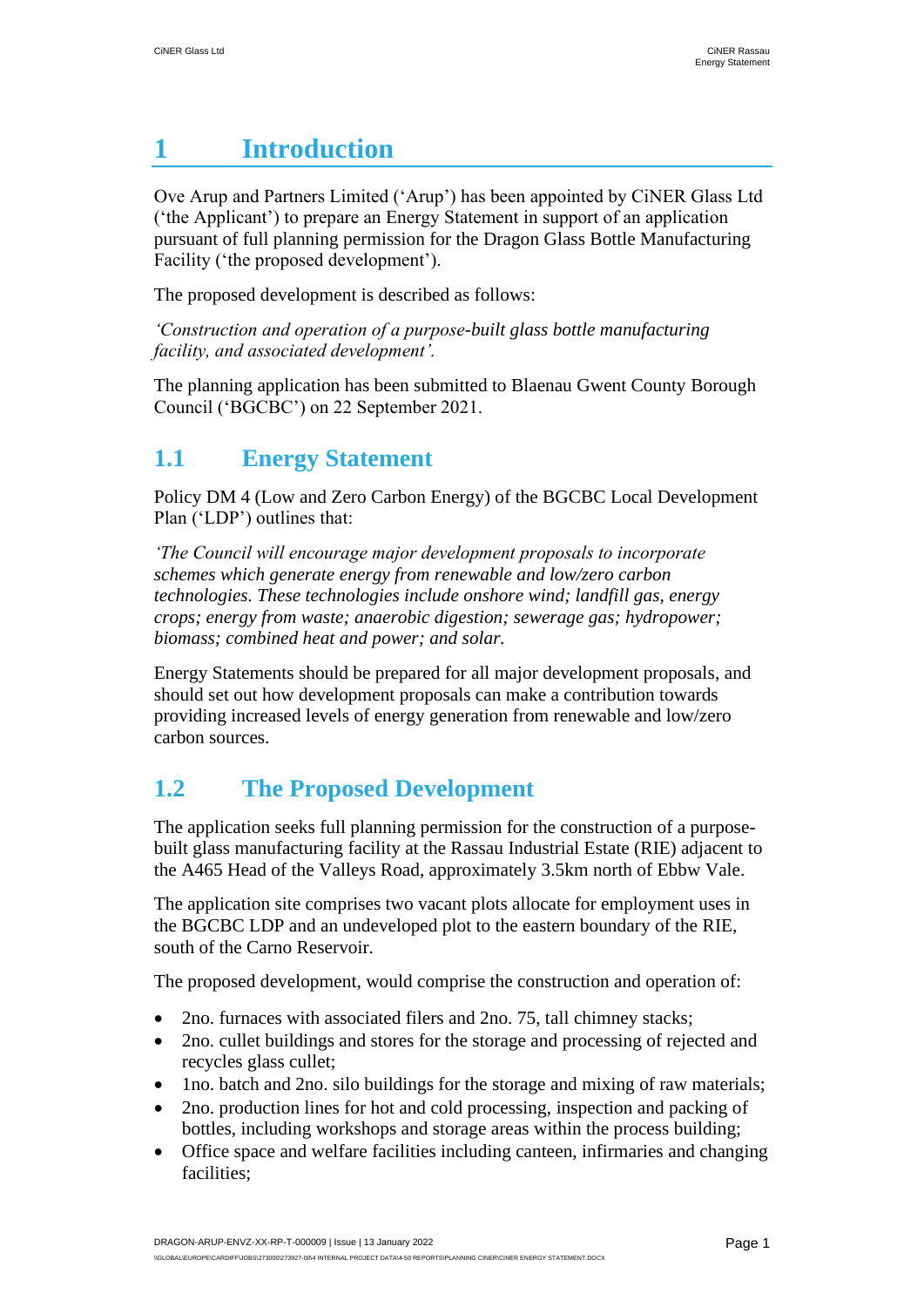- An automated warehousing facility for the storage and distribution of glass bottles;
- Utilities building which includes plant space, workshops and waste materials store;
- Liquified Petroleum Gas ('LPG') store and Regulating and Metering Station ('RMS') building;
- Back up fuel storage facilities, main entrance security lodges and associated weighbridge;
- External hardstanding for the storage of materials, parking and loading; and,
- Landscaping to the eastern side of the proposed facility.

Figures 1 and 2 below illustrate the proposed built form and the proposed site layout of the CiNER facility.



Figure 1 Proposed built form of the Dragon Glass Manufacturing Facility.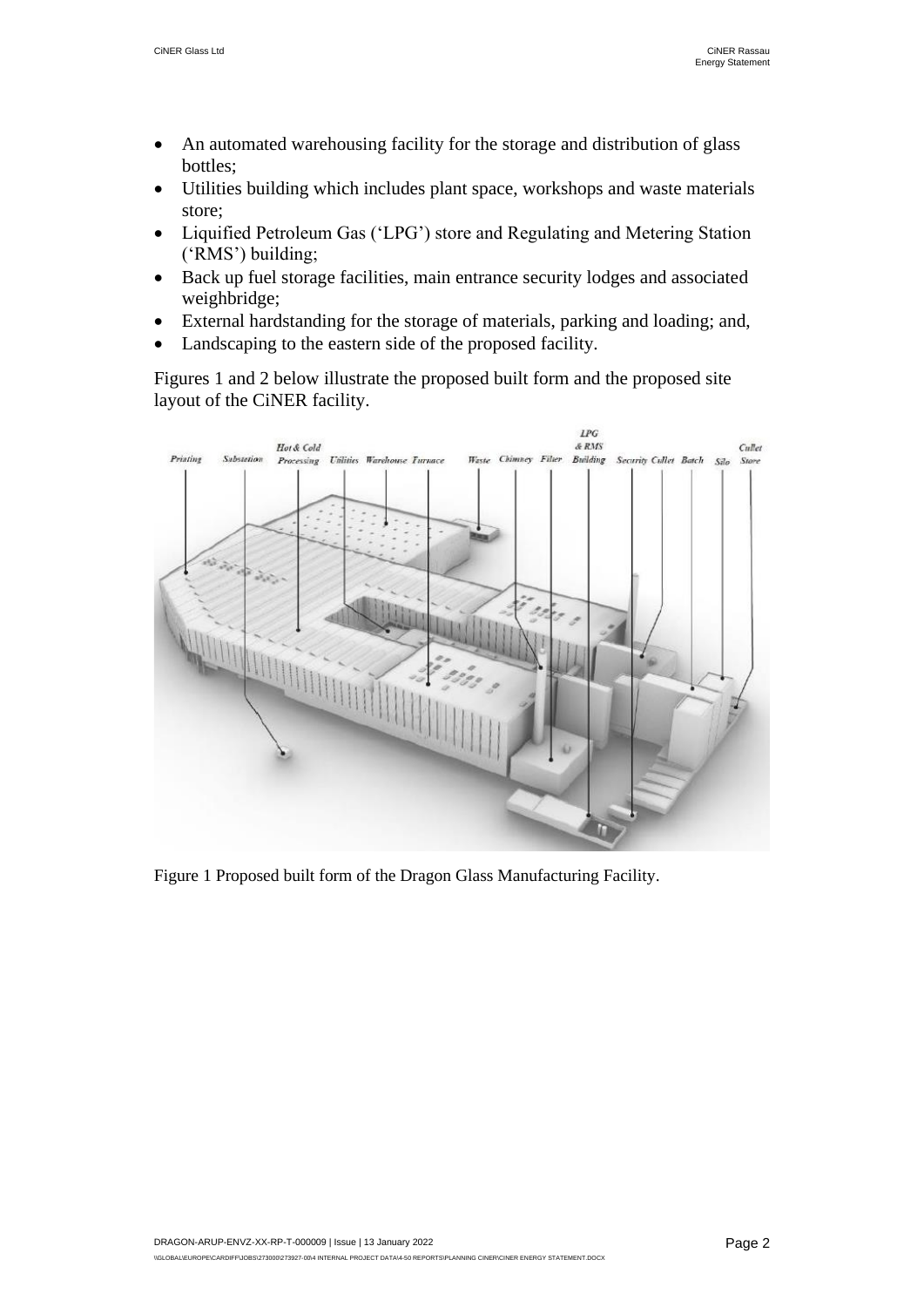

Figure 2 Proposed site layout of the Dragon Glass Manufacturing Facility.

### <span id="page-4-0"></span>**1.3 The Application Site**

The application site extends to an area of approximately 21.5ha and is located 400m south of the Brecon Beacons National Park (BBNP). The RIE was constructed in the 1970's and is predominantly characterised by B1, B2 and B8 uses, with the application site constituting the final two plots to be developed. Notable surrounding land uses include the National Grid 400kV Rassau substation EnviroWales Limited which comprise warehousing units, transformers and overhead electricity infrastructure.

The RIE demonstrates a sloping topography, ranging from 390m above ordinance datum (AOD) at the southern extent of the site to 427.5m AOD at the northern boundary. Due to the topology and underlying geology of the site, the ability to harness renewable energy from sources such as hydropower, wind turbines and geothermal methods has been discounted.

The proposed development of a large manufacturing facility which utilises furnaces for glass manufacturing demonstrates the potential for solar power generation and heat reclaim from furnaces.

### <span id="page-4-1"></span>**1.4 Purpose of the Energy Statement**

This Energy Statement outlines the renewable and low/zero carbon sources considered by the Applicant in the design of the proposed development. A summary of the working principles of solar power generation and heat recovery systems are outlined in Sections 2 and 3 of this Statement which consider the advantages and disadvantages of their installation. In addition to the justification for renewable and low/zero carbon energy production measures being assessed, this Energy Statement further outlines the wider alternative methods used to reduce energy demand which have been adopted as part of the design.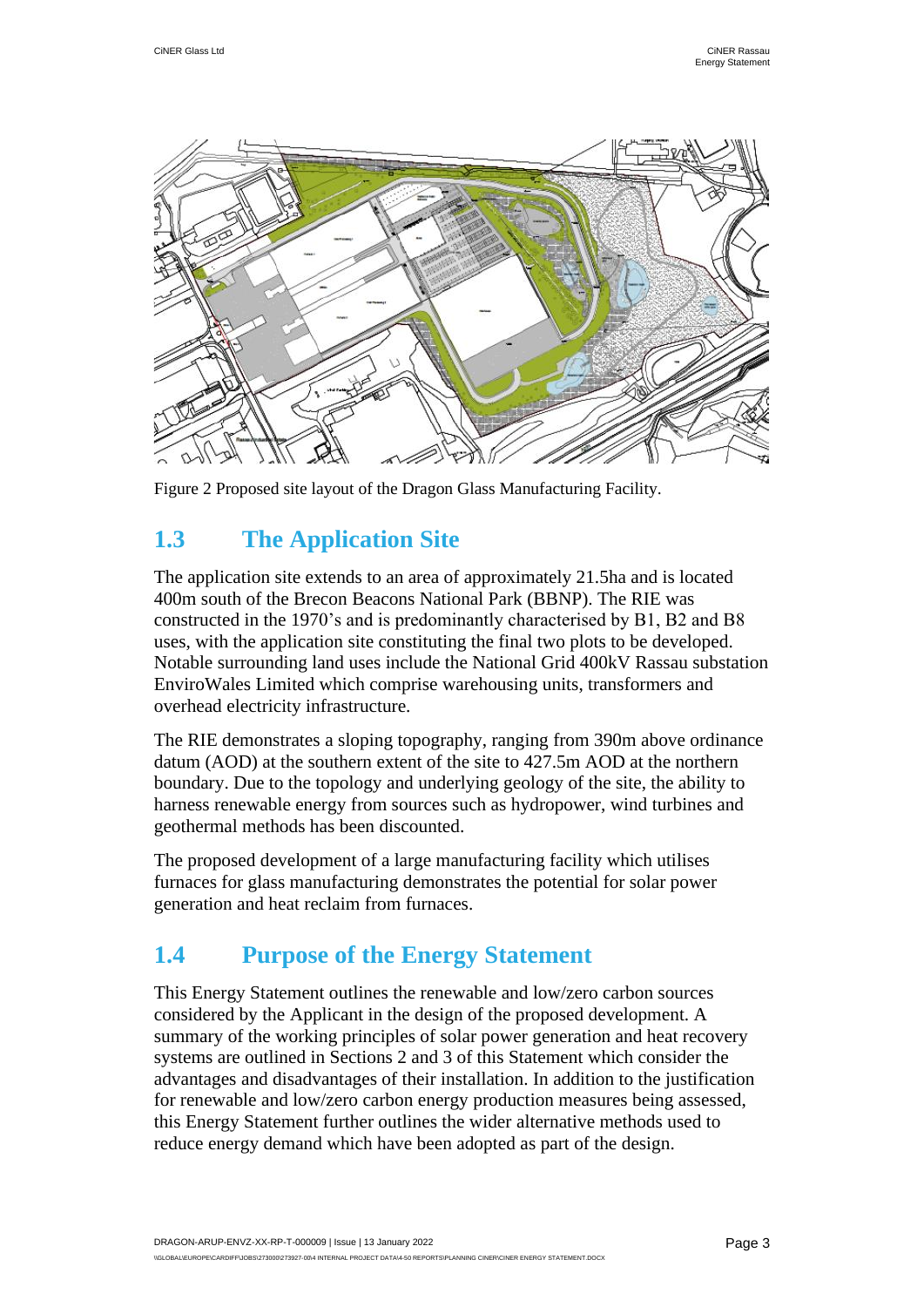# <span id="page-5-0"></span>**2 Solar Power**

### <span id="page-5-1"></span>**2.1 Systems Overview**

The Applicant has undertaken studies into various solar panel options for the proposed development during RIBA Stage 2. Studies explored three photovoltaic ('PV') technologies including; Solar Panels, Kalzip Solar Systems; and, Plate Glass Solar Panels/Solar Glazing. Each of the options explored assessed the same principle of a PV module which includes the converting of sunlight into electricity to be used for on-site operations.

Table 1 below provides a summary of each of the solar panel options outlined above.

| <b>Technology</b>                   | <b>Solar Panels</b>                                                           | <b>Kalzip Solar Panels</b>                                                 | <b>Plate Glass Solar</b><br><b>Panels/Solar Glazing</b>                 |
|-------------------------------------|-------------------------------------------------------------------------------|----------------------------------------------------------------------------|-------------------------------------------------------------------------|
| <b>Description</b>                  | Flat panels comprised of PV<br>modules                                        | Curved or shaped panels<br>comprised of PV modules                         | Glazing panels with integrated<br>PV modules                            |
| Cost                                | High cost but financially<br>justifiable over lifetime.<br>Estimate ~ £75,000 | Greater than solar panels due<br>to customisation required for<br>shaping. | Very high cost, however,<br>dependent on number of<br>windows proposed. |
| <b>Payback</b>                      | 6-12 years                                                                    | $15-20$ years                                                              | $12+ years$                                                             |
| <b>Degradation</b>                  | $\sim$ 1% per year                                                            | $\sim$ 1% per year                                                         | $\sim$ 1% per year                                                      |
| <b>Lifetime</b>                     | $20-25$ years                                                                 | $20-25$ years                                                              | $20-25$ years                                                           |
| <b>Maintenance</b>                  | Regular sample washing<br>required                                            | Self-cleaning                                                              | Regular window washing                                                  |
| <b>Grants/Gov</b><br><b>Support</b> | No grants/gov funding<br>available                                            | No grants/gov funding<br>available                                         | No grants/gov funding<br>available                                      |
| <b>Example Image</b>                |                                                                               |                                                                            |                                                                         |

#### Table 1: Solar Panel installation summary table.

The assessment undertaken determined that roof top solar panels were the most suitable option due to the architectural design and industrial purpose of the proposed development. An area of approximately 500m² on the southern side of the warehouse rooftop, constitutes the optimum location for the installation of solar panels.

However, whilst it would provide a reduction in annual energy consumption associated with the operational running of the facility, grants and government funding are no longer available for solar panel installations. As such, the initial capital cost does not make this a viable business option. Therefore the installation of solar panels to the proposed roof space has not been progressed as part of the design.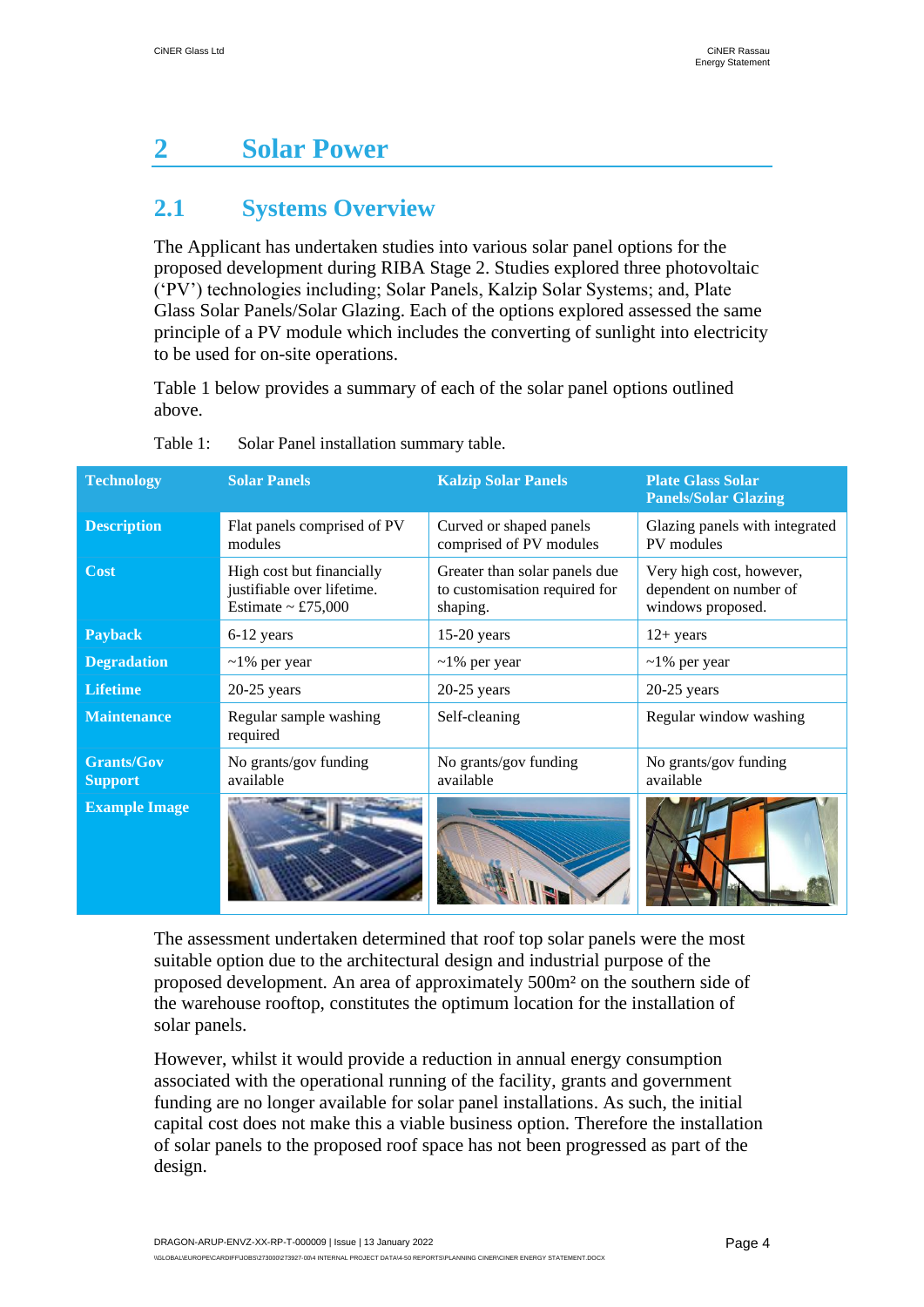# <span id="page-6-0"></span>**3 Furnace Heat Reclaim**

The proposed development would necessitate the installation of two glass furnaces which would use a combination of natural gas and electric smelting, required to control the supply of molten glass to the production lines. Furnaces would use a lot of residual heat from the burners to feed back into the system to reduce energy wastage. Although residual heat would be utilised, a significant quantity of combustion bi-product (heat) would be exhausted into the atmosphere via the two 75m chimney stacks. Heat reclaim systems would harness an amount of the heat energy which would be lost to the atmosphere to heat internal areas of the proposed development.

Due to the process-based nature of the furnaces, any reclaimed heat from the flue gasses is considered 'free' and would constitute 'low carbon' technologies, as set out in Policy DM 4 of the LDP. The Applicant considers heat reclaim systems to constitute a 'low carbon' option by virtue that heat reclaim would be harnessed through necessary operational activities.

Two heat reclaim systems are considered as part of this Energy Statement, with the positive and negative aspects of each system outlined below.

### <span id="page-6-1"></span>**3.1 Organic Rankine Cycle Systems**

#### **Systems Overview**

An Organic Rankine Cycle (ORC) system utilises an intermediate thermal oil system to extract heat from the flue gases. This high temperature thermal oil subsequently used to superheat a silicon-based fluid which is passed through a turbine which generates electricity for use in the building. This hot fluid is subsequently circulated through a series of recuperators and condensers, which transfers any remaining heat to a water system for use in the building. Cooled silicon-based fluid is circulated back to the initial thermal oil heat exchanger to repeat the process, resulting in continued electricity and hot water generation.

The electricity generated through the ORC could be used to offset the utility electricity consumption of the proposed development. Due to the proposed high electricity use within the proposed development, there would be no opportunity to export this electricity to the grid, as advocated under LDP Policy DM 4.

The hot water generated in the final stages of the system would be of a very low grade, however, with the use of a water source heat pump, this could be harnessed to contribute towards heating of the facility. Excess heat from this process (due to the building heating load being lower than the total output of the ORC system) could be directed to a District Heating connection. In addition, any unused heat from this would need to be rejected to atmosphere via additional cooling towers or adiabatic coolers.

Should the building heating load exceed the heat available from the hot water system, a series of backup boilers or air source heat pumps would be required to cover any shortfall.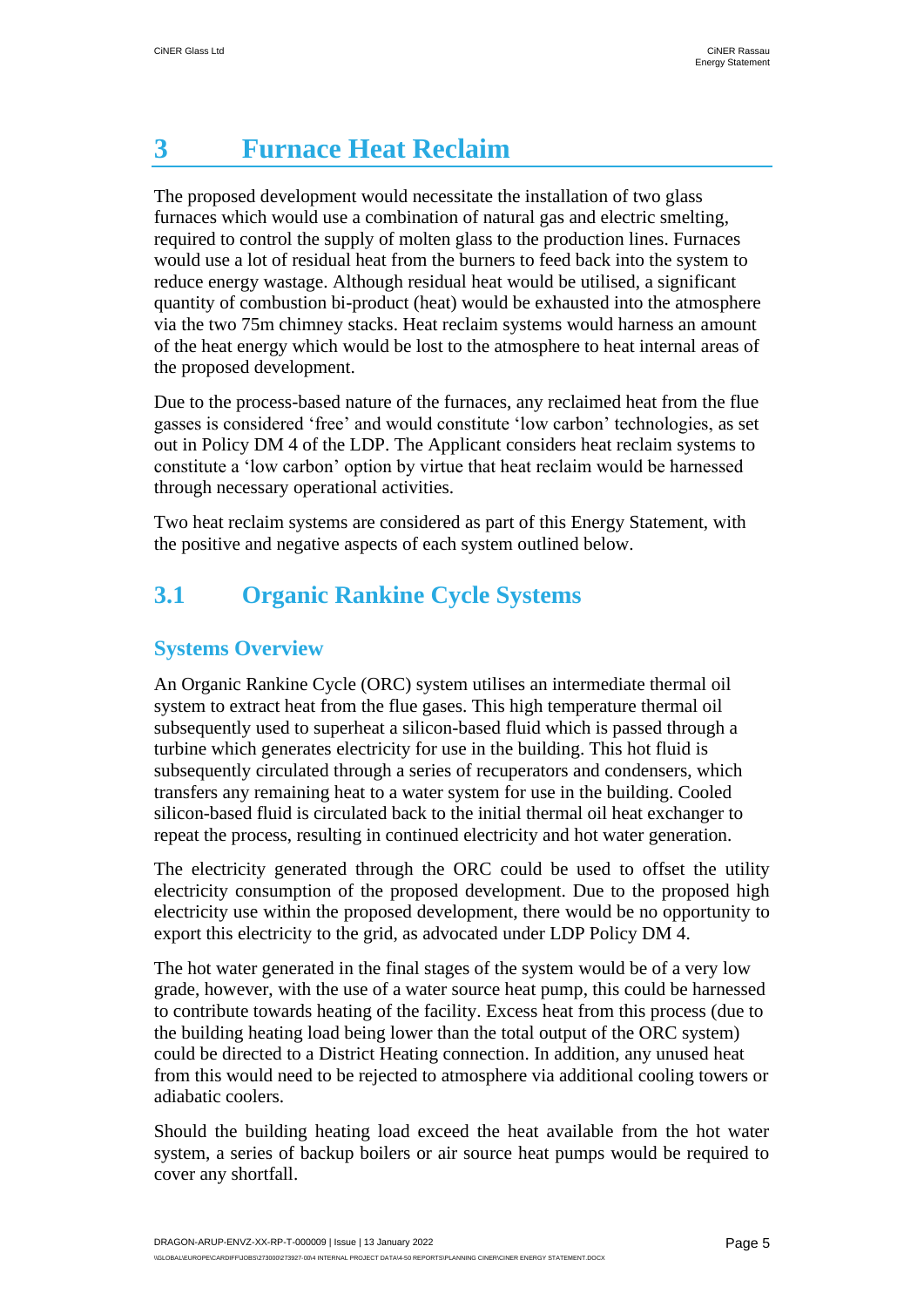

#### Figure 3 below illustrates a simplified schematic diagram of the ORC system.

Figure 3 ORC system overview schematic.

#### **System Evaluation**

The specific performance of the ORC system is highly dependent on the detailed design of the furnace, filters, flues and heat exchangers which is undertaken by a furnace specialist and is not available at the time of the submitted application. However, a qualitative assessment of the advantages and disadvantages of ORC systems is outlined in Table 2 below.

| Table 2: | <b>Qualitative ORC</b> Assessment |
|----------|-----------------------------------|
|----------|-----------------------------------|

| <b>Advantages</b>                                                                                  | <b>Disadvantages</b>                                                                                                                                                                                                                                                                                                    |
|----------------------------------------------------------------------------------------------------|-------------------------------------------------------------------------------------------------------------------------------------------------------------------------------------------------------------------------------------------------------------------------------------------------------------------------|
| On-site electricity generation to further reduce<br>factory's annual grid electricity consumption. | High initial upfront costs for the complex<br>equipment, pipework, pumping and controls.                                                                                                                                                                                                                                |
| Possibility to connect to district heating system to<br>provide benefit to local community.        | District heating connections are currently<br>unavailable within the local area.                                                                                                                                                                                                                                        |
| Overall annual furnace heat recovered is high.                                                     | As the heat extract from the furnace is constant (the<br>requirement for electricity generation is constant)<br>the water has a year-round load, meaning that if the<br>building and district heating loads are not<br>sufficient, additional cooling equipment must be<br>operated to keep the ORC system operational. |
|                                                                                                    | Water for the use in the building or district heating<br>systems is very low grade heat, so there may be a<br>requirement for additional water source heat pumps<br>and/or additional boilers and air source heat pumps<br>to elevate this water temperature to a more useful<br>temperature.                           |

DRAGON-ARUP-ENVZ-XX-RP-T-000009 | Issue | 13 January 2022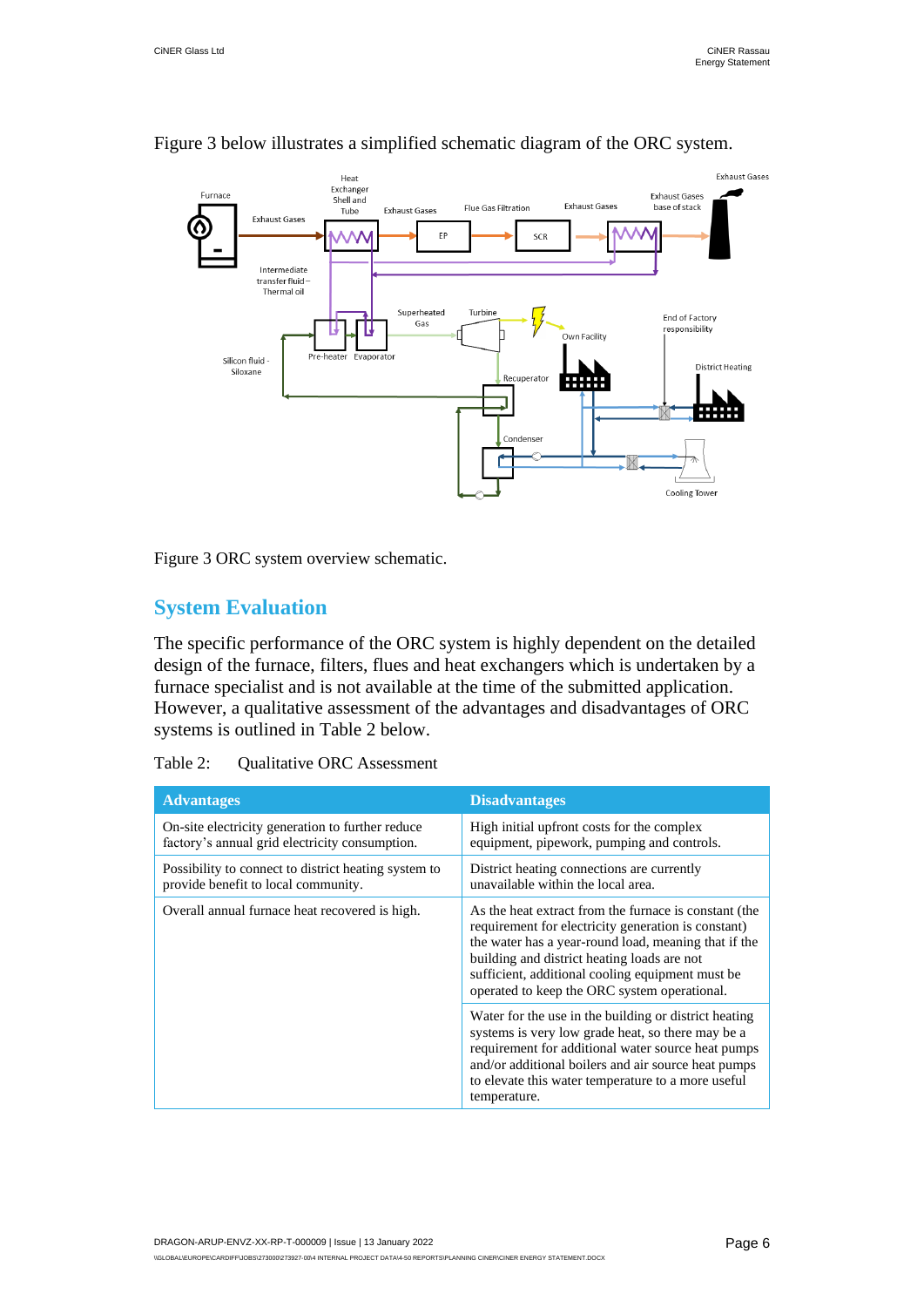### <span id="page-8-0"></span>**3.2 Heat Recovery Systems**

#### **System Overview**

A Heat Recovery (HR) system uses an intermediate working fluid (options include thermal oil and steam) to extract heat from the flue gases. This high temperature working fluid is passed through a heat exchanger to transfer its heat into a water system for use in the building. The hot water generated would be of a good grade, in comparison to the ORC system outlined in Section 3.1. Therefore, hot water generated through the HR system could be directly used for building heating and district heating, if required.

The thermal energy from the furnace exhaust would be expected to be sufficient to cover all the building's heating needs. As such, it is not anticipated that there would be a requirement for additional boilers or air source heat pumps to meet any unanticipated shortfalls. The amount of heat extracted from the flue can be adjusted to suit the combined demand of these HR systems, and therefore no additional heat rejection equipment would be required, reducing emissions into the atmosphere.

Figure 4 below illustrates a simplified schematic diagram of the ORC system.



Figure 4 HR system overview schematic.

#### **System Evaluation**

The specific performance of HR systems is highly dependent on the detailed design of the furnace, filters, flues and heat exchangers which is undertaken by a furnace specialist and was not available at the time of the application submission. However, a qualitative assessment of the advantages and disadvantages is provided below in Table 3.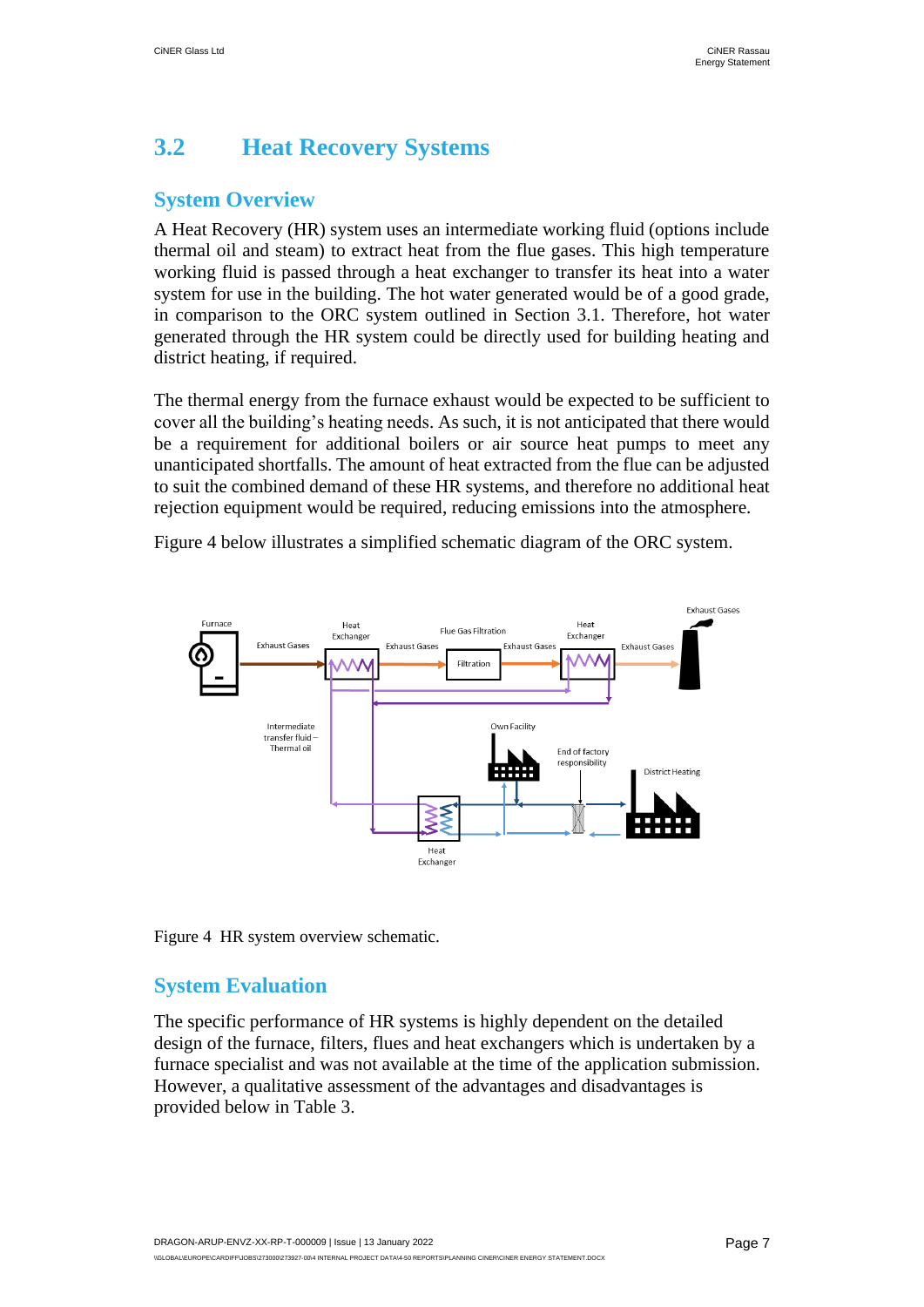#### Table 3: Oualitative HR Assessment

| <b>Advantages</b>                                                                                                                                                                   | <b>Disadvantages</b>                          |
|-------------------------------------------------------------------------------------------------------------------------------------------------------------------------------------|-----------------------------------------------|
| Quantity of heat recovery available is expected to<br>be sufficient to meet the peak heating demand of<br>the system, therefore no addtional boilers or heat<br>pumps are required. | No electricy production.                      |
| Possibility to connect to district heating system to<br>provide benefit to local community.                                                                                         | Overall annual furnace heat recovered is low. |
| Ability to vary the amount of heat recovered from<br>the flues means that additional heat rejection<br>equipment is not required.                                                   |                                               |
| Low initial upfront costs for the complex<br>equipment, pipework, pumping and controls.                                                                                             |                                               |
| Facility can take advantage of a decarbonising<br>electricity grid to reduce carbon footprint over<br>time.                                                                         |                                               |

### <span id="page-9-0"></span>**3.3 Furnace Heat Reclaim Conclusions**

In comparing both the ORC and HR systems, the ORC system demonstrates the greatest potential for energy reclaim from the furnaces in the proposed facility which evidences potential year-round heat load. If the installation (and operation) of the cooling towers or adiabatic coolers could be mitigated by a high building load, then the ORC system would become more viable. However, the heating load of the proposed development would be very low in the summer, and there would be a constant high electrical load. As such, the ORC system would be required to run additional cooling equipment (which in turn consume additional energy), minimising the effectiveness of its installation.

The HR system would provide an option to vary the heat extracted from the flue, and any surplus heat would be rejected automatically by the flues without needing to run any additional cooling equipment.

We note that, whilst there is no district heating system currently available, there is intention in the future to progress such a scheme. The heat recovery system will be configured to allow future connection to this system once it becomes available, and details of this interface will be outlined during the following design stages.

Table 4 below illustrates the energy flow of the two systems, and justifies the rationale why the HR system constitutes the 'preferred system' in comparison to the ORC system for the proposed development, and therefore HR would be progressed into the next design stage.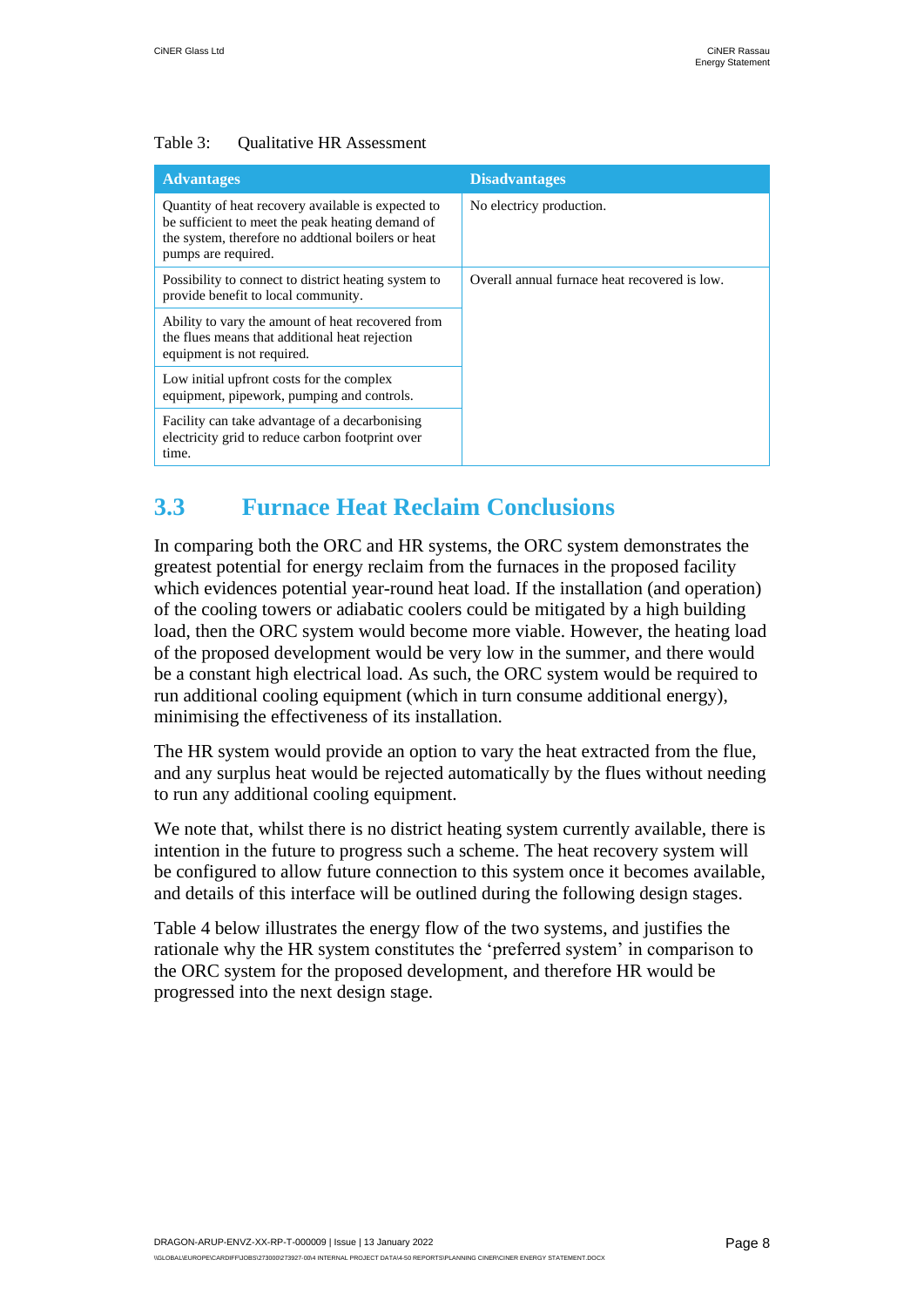#### Table 4: Heat reclaim energy flow diagram.

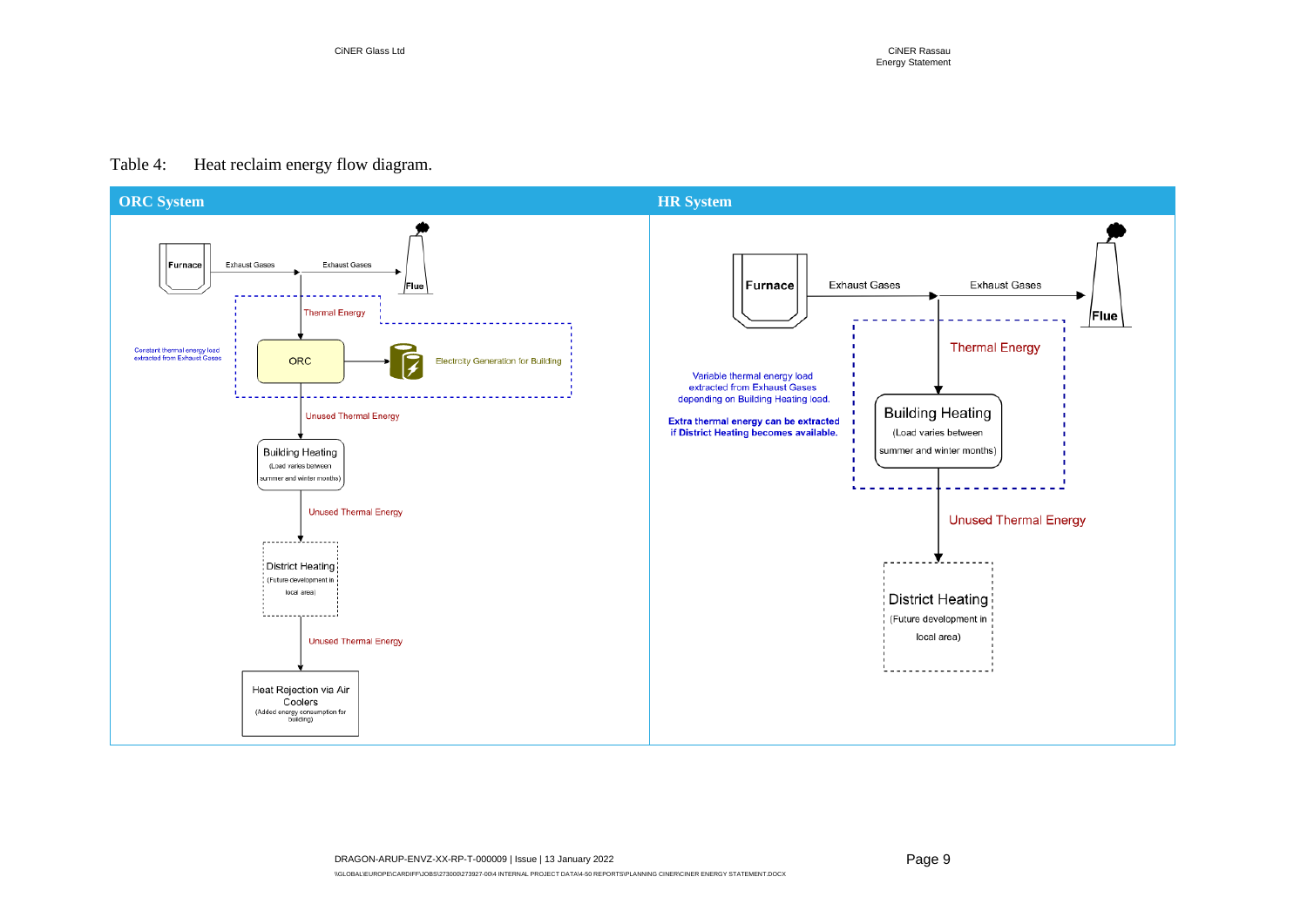# <span id="page-11-0"></span>**4 Alternative Sustainable Design Principles**

The proposed development would incorporate the inclusion of other sustainable design principles to reduce energy and water consumption for operational and domestic uses within the facility. The proposed development would incorporate a number of 'best practice and beyond' technologies in the servicing strategy.

These measures include:

- **Rainwater Harvesting** Rainwater harvesting installations will collect and reuse rainwater to reduce the consumption and usage of freshwater on site;
- **Rooflights** Rooflights would be installed within the roof and orientated in a north west direction, reducing the amount of artificial lighting required within the factory areas and would reduce light pollution into the BBNP to the north;
- **Air Compressor Heat Recovery** Heat recovery would reuse heat from the compressed air equipment to pre-heat domestic water supplies within the facility, reducing the need for gas and electric heating;
- **Adiabatic Coolers** Coolers would be used for cooling purposes and would save significant amounts of energy during the winter months;
- **Energy Efficient Lighting** As standard all lighting installations would be LED to reduce electricity usage; and,
- **Energy Efficient Pumps and Fans** All pumps and fans would be installed with inverter drives, resulting in the ability to adjust speeds to accord with changing demands.